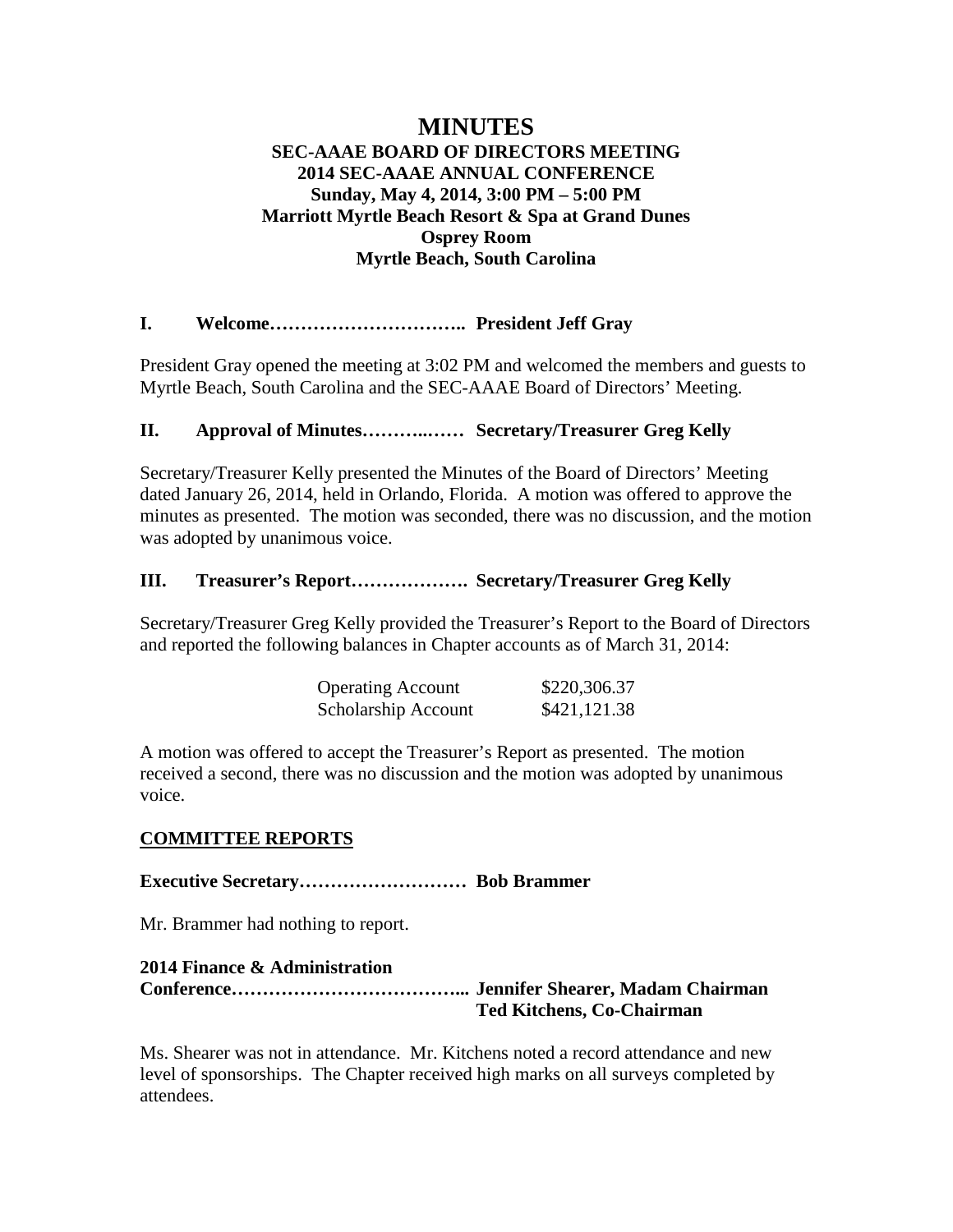# **2014 Annual Conference………………… Pat Apone, Madam Chairman**

Madam Chairman Apone provided a brief report on the Conference that included over 300 individuals registered and a report on sponsors and exhibitors, all exceeding planning expectations. She noted that all meetings are beach casual. President Gray complimented the Committee for outstanding work.

#### **2015 Finance & Administration Conference…………………………………Ted Kitchens, Chairman Todd Sheller, Co-Chairman**

Mr. Kitchens noted that the conference would be held in Miami, Florida and additional details would be forthcoming. February 8-10 are set as tentative dates. AAAE has sent proposals to area hotels. Hotel rates are targeted at less than \$200 per night. Mr. Todd Sheller will act as Co-Chairman of the event.

# **2015 SEC-AAAE Annual Conference……Kelly Johnson, Madam Chairman**

Ms. Johnson was not in attendance. It was previously reported that hotel accommodations and Conference planning were underway.

### **2016 SEC-AAAE Annual Conference……David Edwards, Chairman**

Mr. Edwards was not in attendance. It was noted the Conference would be held in Greenville, South Carolina and hotel accommodations and Conference planning were underway.

### **2017 SEC-AAAE Annual Conference……Bill Marrison, Chairman**

Mr. Marrison was not in attendance. Mr. Jim Evans reported the major pieces have been completed. Mr. Evans noted the Conference would be held in Knoxville, Tennessee. Holiday Inn Worlds Fair Park on April 22-24, 2017. Rooms are in the vicinity of \$149 per night.

### **Professional Education Committee……… Mihai Smighelschi, Chairman**

Chairman Smighelschi reported that three (3) individuals were seated for their oral exams at this meeting and all passed. He thanked all the members that took their valuable time to sit on the oral exam boards and he noted that his work to process A.A.E.s for the Southeast Chapter and AAAE will continue. Mr. Smighelshi also thanked Mr. Cycus Callum who has been of great assistance in accomplishing the Chapter's A.A.E. goals.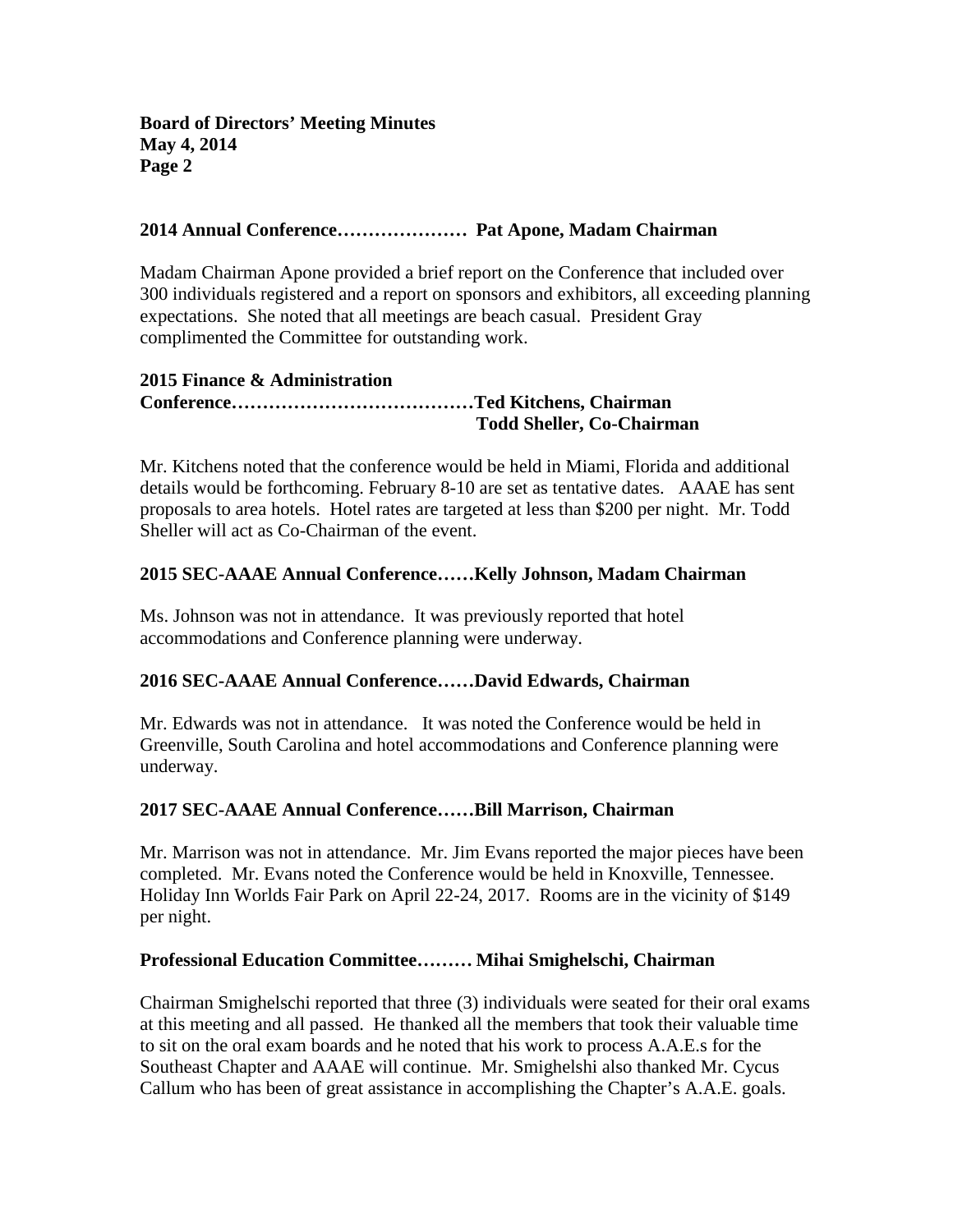**Board of Directors' Meeting Minutes May 4, 2014 Page 3**

#### **Student Scholarship & Academic Outreach Committee…………………....... Michael Reisman, Chairman Claudia Holliway, Madam Co-Chairman**

Mr. Reisman noted that the scholarship program was between cycles and he would have more to report at future meetings. The Chapter awarded 14 scholarships in 2013. The Committee is working to make more appropriate scholastic contacts to assist in the expenditure of available funds. The Internship Program is proving most successful and all budgeted funds for the Program have been expended or committed.

### **Marketing and Communications**

# **Committee……………................................ Trevis Gardner, Chairman**

Mr. Gardner noted a membership survey indicated that Twitter has proven to be the most active social media product for the Chapter. Facebook has been turned into a branding page. Mr. Gardner encouraged members to feed him information for retweeting on Twitter at [gardner@tys.org](mailto:gardner@tys.org) or [sec.aaae@outlook.com.](mailto:sec.aaae@outlook.com).

#### **Corporate Liaison Committee………….... John Walz, Chairman**

Mr. Walz noted that the Corporate Committee had completed its awards process and the Awards Luncheon would be held Tuesday, May 6, 2014. Mr. Walz recognized Dane Grey, Dale Stubbs, Dave King and Mark Sapp who were thanked for their work and contributions. The Committee met this date and discussed mentoring programs, increased corporate membership and certifying the conference for continuing education credits.

# **Annual Conference Site Selection Committee……………………………….... Claudia Holliway, Madam Chairman**

Ms. Holliway noted that a meeting for prospective 2018 conference hosts took place during this Conference and Huntsville, Alabama has been selected as the 2018 site which will be taken to the General Membership for confirmation.

#### **Conference Financial Oversight Committee…................................................ Steven Oberlies, Chairman**

Mr. Oberlies was not in attendance.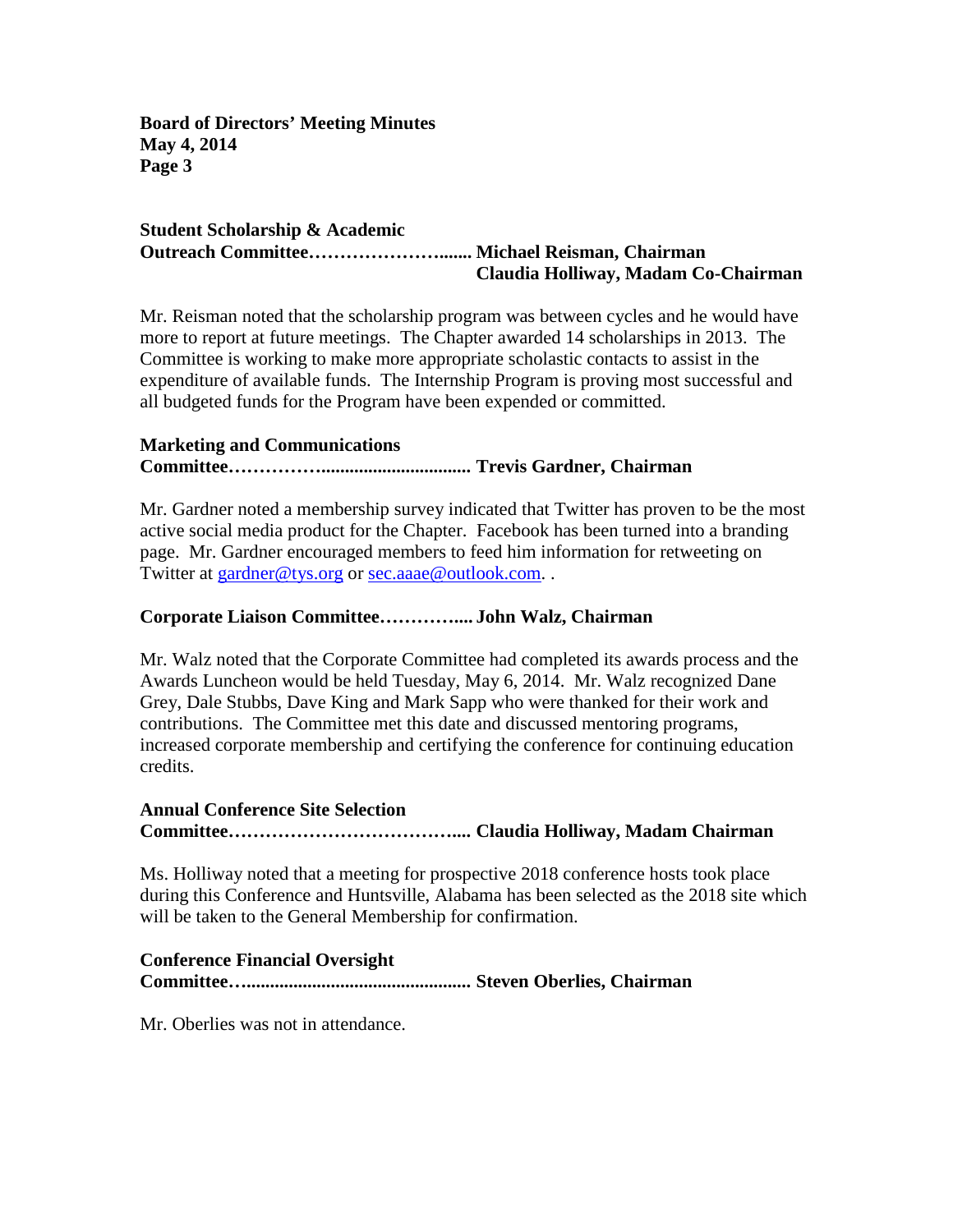## **Ad Hoc Bylaws Review Committee……….Judi Olmstead, Madam Chairman**

Ms. Olmstead noted the Committee communicated well and determined no changes to the Bylaws were necessary at this time and that a review of the Bylaws should occur every five years.

# **Ad Hoc Membership Review Committee…Greg Kelly, Chairman**

Mr. Kelly provided a PowerPoint presentation regarding the work of the Committee thus far and noted future action items that could create an infusion of members for the Chapter.

# **Resolutions & Bylaws……………………..Bob Brammer**

Mr. Brammer reported the following Resolutions of Appreciation were offered for the consideration of the General Membership during the course of their meeting on May 5. 2014:

Michael Clow, AAE, Past President Marriott Myrtle Beach Resort & Spa at Grand Dunes City of Myrtle Beach Horry County 2014 Annual Conference Committee Horry County Department of Airports

A motion was presented to move the Resolutions of Appreciation to the General Membership for approval. The motion received a second, there was no discussion and the motion was adopted by unanimous voice.

### **Nominations Committee…………………..Past President Browne**

Mr. Browne reported the following slate of officers to be offered for consideration of the General Membership during the course of their meeting on May 5, 2014:

2014-2015 SEC-AAAE Representative on the AAAE Nominating Committee – Kelly L. Johnson, AAE One-Year Term – Chapter Representative on the AAAE Board of Directors – Scott Brockman, AAE Two-Year Term – Chapter Representative on the AAAE Board of Directors – Mike Landguth, AAE SEC-AAAE Past President – Chris Browne, C.M.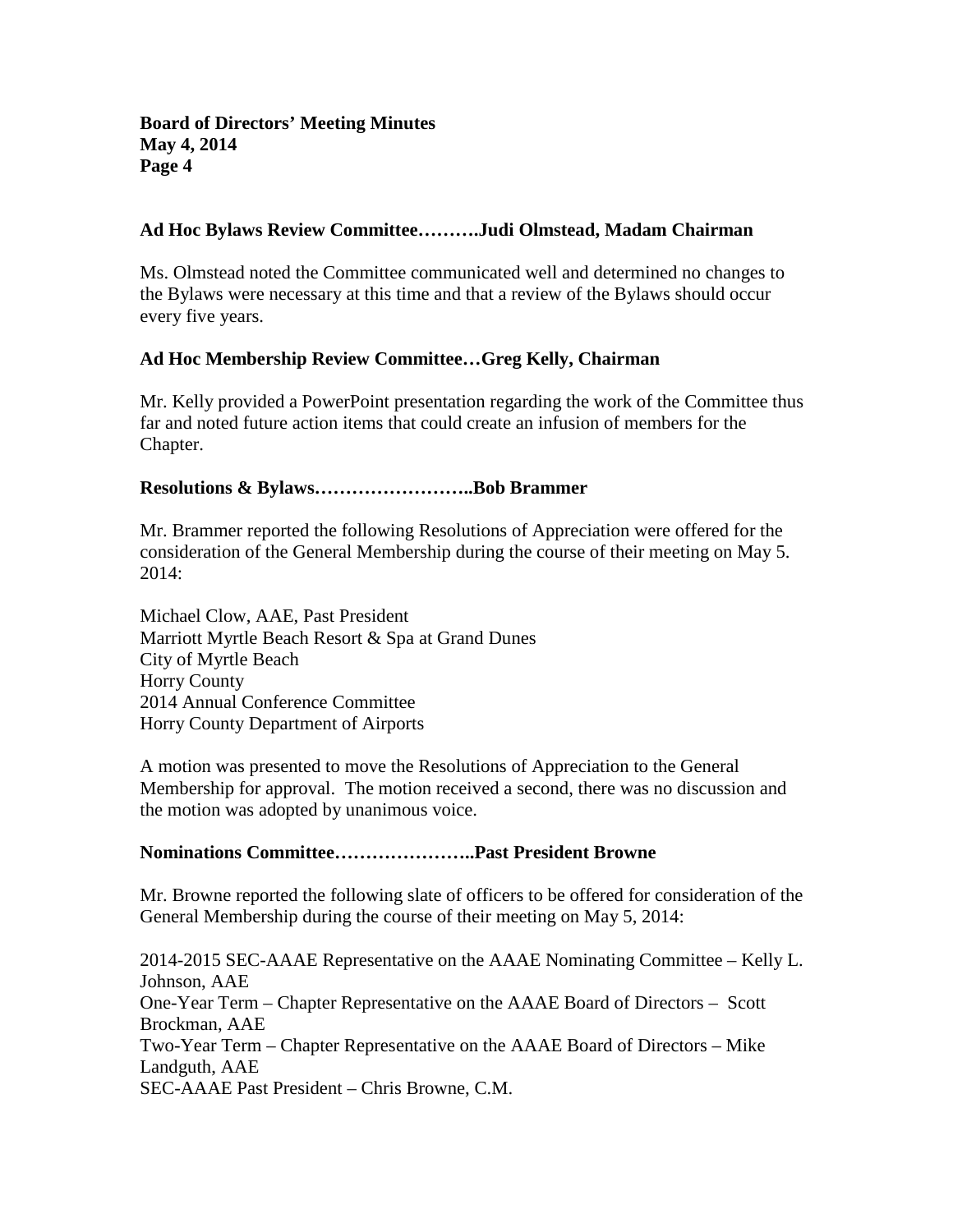**Board of Directors' Meeting Minutes May 4, 2014 Page 5**

SEC-AAAE President – Jeff Gray, AAE SEC-AAAE President-Elect – Judi Olmstead, AAE SEC-AAAE Secretary/Treasurer – Greg Kelly, AAE Four-Year Term – SEC-AAAE Board of Directors – Jennifer Shearer, C.M. Four-Year Term – SEC-AAAE Board of Directors, Corporate Representative – David King, Gresham Smith & Partners

Mr. Browne thanked Tommy Bibb, AAE, and Robert Bowen, AAE for serving with him on the Committee.

# **SEC-AAAE and SAMA Educational Foundation, Inc. Policies………………….Jeff Gray**

Mr. Gray noted the following Chapter and SAMA Foundation Policies would be presented to the General Membership on May 5, 2014 for reaffirmation:

SAMA Educational Foundation, Inc. Investment Policy SAMA Educational Foundation, Inc. Scholarship Funding and Awards Policy SEC-AAAE Investment Policy SEC-AAAE progression Through the Chairs Policy SEC-AAAE Travel Reimbursement Policy SEC-AAAE Minimum Operating Fund Policy SEC-AAAE Internship Grant Program

A motion was presented to move the Policies to the General Membership for reaffirmation. The motion received a second, there was no discussion and the motion was adopted by unanimous voice.

### **IV. Old Business**

There was no old business to report.

#### **V. New Business**

President Gray announced the development of a Membership Development Committee chaired by Ms. April Cameron.

President Gray announced that Mr. Toney Coleman has been appointed to the AAAE Diversity committee.

President Gray announced that Mr. Mike Landguth has been appointed to the AAAE Foundation Discussion Group.